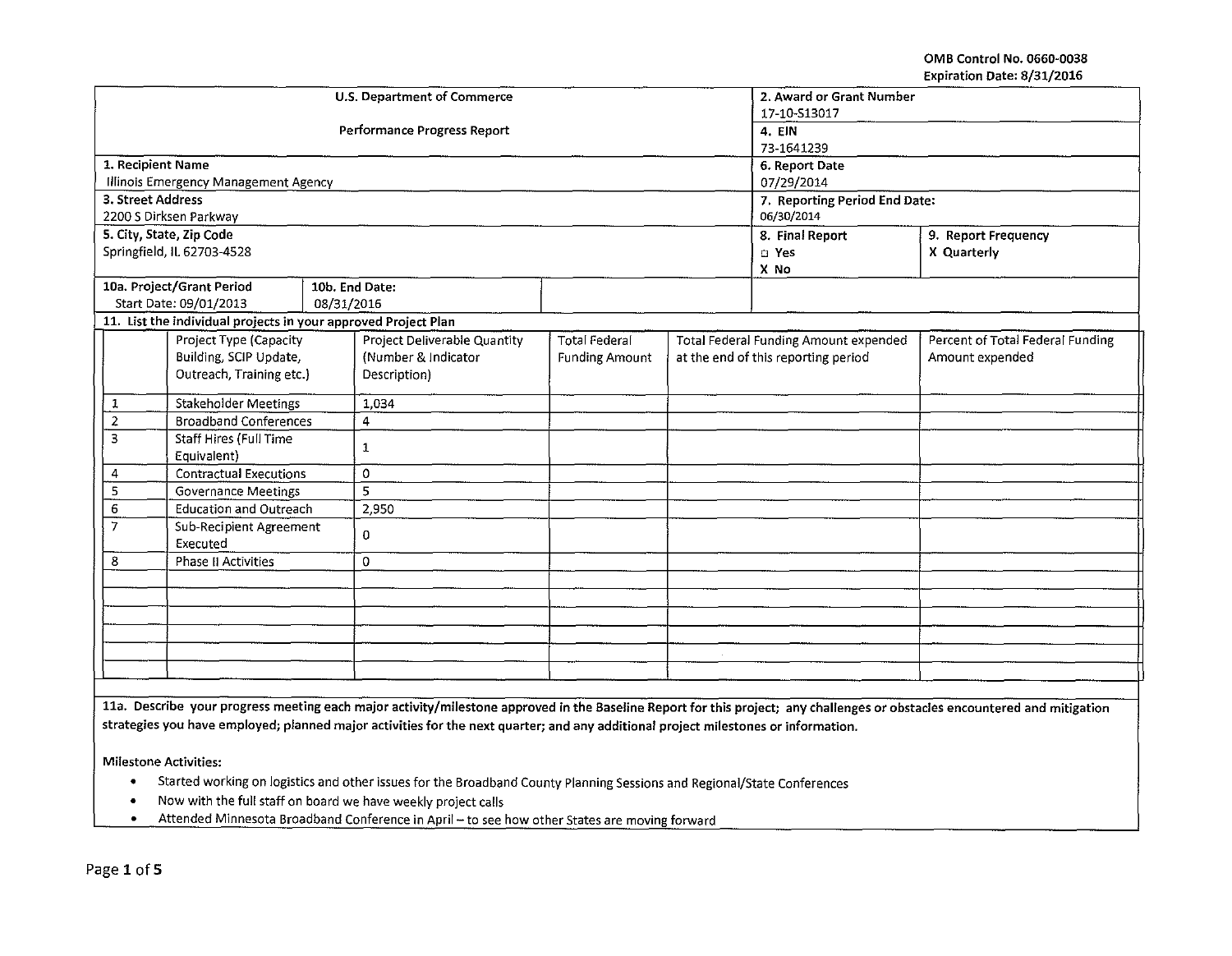- Team Lead and Grant Program Manager Attended the Joint NCSWIC and PSCR Meeting in Boulder in June
- System Architect Attended the Broadband Summit in DC in May
- Stakeholder Engagements 1,034 People
	- o April12014 -June 30, 2014 Presented NPSBN at the various Forums
		- $\mathbf{z}$ COML Class~ Communication Unit Leader Training- 22 people for 30 min
		- IL Emergency Services Management Association Conference- 91 people for 60 min
		- $\bullet$ COML Class~ Communication Unit Leader Training- 20 people for 30 min
		- Kendall County Association of Chiefs of Police 48 people for 60 min
		- Illinois Law Enforcement Alarm System (ILEAS) Region 4 149 for 15 min  $\blacksquare$
		- Kane County Chief of Police- 32 people for 30 min
		- Illinois Association of Fire Protection Districts- 650 for 15 min
		- $\blacksquare$ Illinois Law Enforcement Alarm System (ILEAS) Board Meeting - 14 people for 10 min
		- $\blacksquare$ City of Chicago Office of Emergency Management and communications- 8 people for 60 min
- Leadership Meetings
	- o Aprii12014-June 30,2014 Individual Stake Holder Meetings
		- Meeting with IL Chief Information Officer (CIO) in March
		- $\blacksquare$ Meeting with IL Central Management Services (CMS) weekly
		- Meeting with NTIA FIRSTNET to discuss spectrum Issues
- Auxiliary Meetings
	- o Listen in on FIRSTNET Board Meeting
	- o FIRSTNET Programmatic Update Sessions
		- Monthly (3)
		- $\blacksquare$  Quarterly  $(1)$
- Governance Meetings
	- o Illinois Terrorism Task Force (ITIF) Monthly Meetings (Apr, May}
	- o Statewide lnteroperability Executive Committee (SIEC) Monthly Meetings (Apr, May)
	- o Broadband Deployment Council Quarterly Meetings (June)

## Other Activities:

• NTR

## Challenges:

- Need for more information from NTIA/FIRSTNET regarding expectations/future consultation
	- o We are doing what we can to gather as much information as possible to be prepared for the future consultation. Without complete guidance we could have wasted efforts

11b. If the project team anticipates requesting any changes to the approved Baseline Report in the next quarter, describe those below. Note that any substantive changes to the Baseline Report must be approved by the Department of Commerce before implementation.

• Now that the Grant Program Manager has been hired, there will be meeting to review the original budget, and most likely modifications will be submitted this quarter for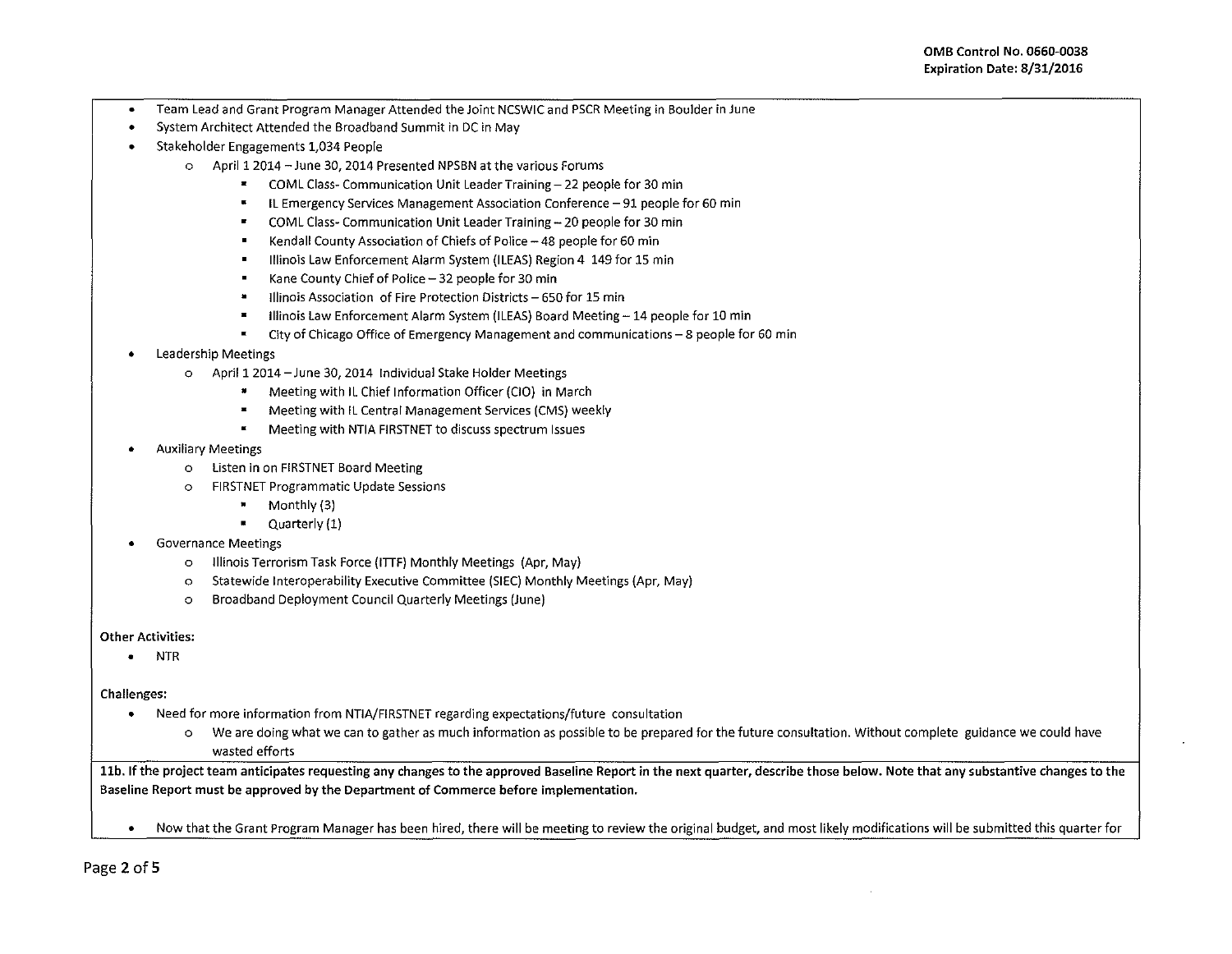review by NTJA.

llc. Provide any other information that would be useful to NTIA as it assesses this project's progress.

- Illinois FIRSTNET Website is operational
- Active FIRSTNET Awareness presentations have continued with the a full staff in place .
- Weekly discussions and Monthly Meetings

lld. Describe any success stories or best practices you have identified. Please be as specific as possible.

- Engaging with the Electric and Telephone Cooperatives continues .
- Meet with the CIO and CMS and every 2 weeks for progress reports
- The project and grants team are meeting every week .

12. Personnel

12a. If the project is not fully staffed, describe how any lack of staffing may impact the project's time line and when the project will be fully staffed.

12b. Staffing Table

| Job Title                       |                                                                                                                                       |                                      | FTE %                      |                                                                               | Change           |             |                                                |                                                 |                        |
|---------------------------------|---------------------------------------------------------------------------------------------------------------------------------------|--------------------------------------|----------------------------|-------------------------------------------------------------------------------|------------------|-------------|------------------------------------------------|-------------------------------------------------|------------------------|
| Grant Program Manager-Bob Evans |                                                                                                                                       |                                      | 100%                       | Point of Contact for State Administrative Agency (IEMA) and liaison with NTIA | Hired 05/01/2015 |             |                                                |                                                 |                        |
|                                 |                                                                                                                                       |                                      |                            |                                                                               |                  |             |                                                |                                                 |                        |
|                                 |                                                                                                                                       |                                      |                            |                                                                               |                  |             |                                                |                                                 |                        |
|                                 |                                                                                                                                       |                                      |                            |                                                                               |                  |             |                                                |                                                 |                        |
|                                 |                                                                                                                                       |                                      |                            |                                                                               |                  |             |                                                |                                                 |                        |
|                                 |                                                                                                                                       |                                      |                            |                                                                               |                  |             |                                                |                                                 |                        |
|                                 | 13. Subcontracts (Vendors and/or Sub-recipients)                                                                                      |                                      |                            |                                                                               |                  |             |                                                |                                                 |                        |
|                                 | 13a. Subcontracts Table - Include all subcontractors. The totals from this table must equal the "Subcontracts Total" in Question 14f. |                                      |                            |                                                                               |                  |             |                                                |                                                 |                        |
| Name                            | Subcontract Purpose                                                                                                                   | <b>Type</b><br>(Vendor/Sub-<br>rec.) | RFP/RFQ<br>Issued<br>(Y/N) | Contract<br>Executed<br>(Y/N)                                                 | Start<br>Date    | End<br>Date | <b>Total Federal</b><br><b>Funds Allocated</b> | <b>Total Matching</b><br><b>Funds Allocated</b> | Project and % Assigned |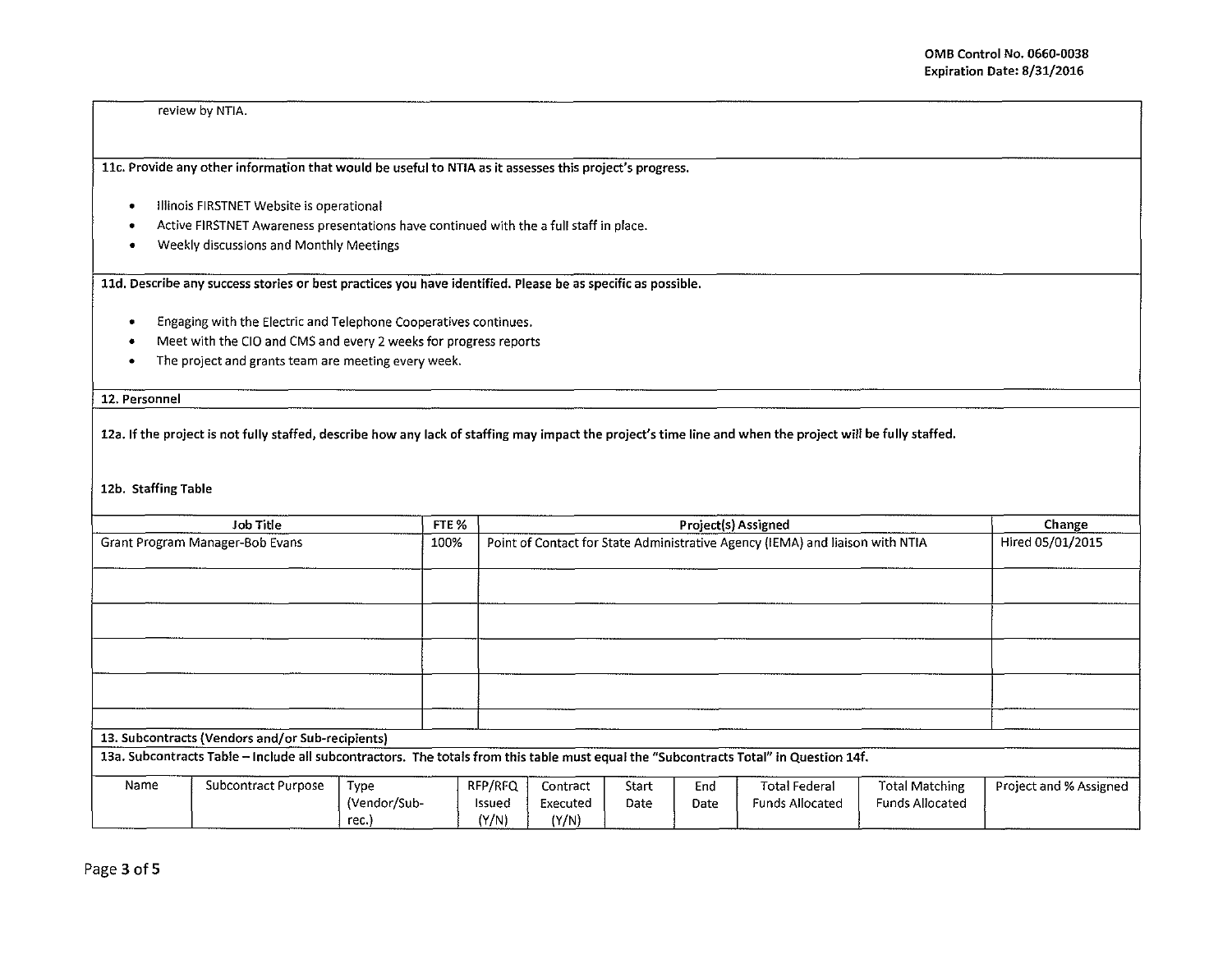| Illinois Law<br>Enforcement<br>Alarm System<br>(ILEAS)                                                                                                                               | 80% of SWIC (Joe<br>Galvin) time dedicated<br>to SLIGP, Technical<br>System Architect (Bill<br>Springer), Outreach<br>Liaison Coordinator<br>(Phil Arnold), Fiscal<br><b>Grant and Travel</b><br>Coordinator (Lori Bell),<br>personnel travel,<br>statewide and regional<br>conferences, meeting<br>expenses, printing,<br>office supplies,<br>technology and<br>management/adminis<br>tration |                | Sub-recipient  |                          | Y              | Y                   | 9/10/20<br>13  | 3/31/2<br>016 | \$822,513.76                        | \$0.00 |                          | (80% of project)<br>(100% of project)<br>project)<br>(80% of project)<br>Education and<br>Outreach (80% of<br>project) | Stakeholder Meetings<br><b>Broadband Conferences</b><br>Staff Hires (Full Time<br>Equivalent) (60% of<br><b>Governance Meetings</b> |
|--------------------------------------------------------------------------------------------------------------------------------------------------------------------------------------|------------------------------------------------------------------------------------------------------------------------------------------------------------------------------------------------------------------------------------------------------------------------------------------------------------------------------------------------------------------------------------------------|----------------|----------------|--------------------------|----------------|---------------------|----------------|---------------|-------------------------------------|--------|--------------------------|------------------------------------------------------------------------------------------------------------------------|-------------------------------------------------------------------------------------------------------------------------------------|
|                                                                                                                                                                                      |                                                                                                                                                                                                                                                                                                                                                                                                |                |                |                          |                |                     |                |               |                                     |        |                          |                                                                                                                        |                                                                                                                                     |
|                                                                                                                                                                                      | 13b. Describe any challenges encountered with vendors and/or sub-recipients.                                                                                                                                                                                                                                                                                                                   |                |                |                          |                |                     |                |               |                                     |        |                          |                                                                                                                        |                                                                                                                                     |
| $\bullet$                                                                                                                                                                            | None to Report this quarter                                                                                                                                                                                                                                                                                                                                                                    |                |                |                          |                |                     |                |               |                                     |        |                          |                                                                                                                        |                                                                                                                                     |
|                                                                                                                                                                                      |                                                                                                                                                                                                                                                                                                                                                                                                |                |                |                          |                |                     |                |               |                                     |        |                          |                                                                                                                        |                                                                                                                                     |
|                                                                                                                                                                                      |                                                                                                                                                                                                                                                                                                                                                                                                |                |                |                          |                |                     |                |               |                                     |        |                          |                                                                                                                        |                                                                                                                                     |
| 14. Budget Worksheet                                                                                                                                                                 |                                                                                                                                                                                                                                                                                                                                                                                                |                |                |                          |                |                     |                |               |                                     |        |                          |                                                                                                                        |                                                                                                                                     |
|                                                                                                                                                                                      | Columns 2, 3 and 4 must match your current project budget for the entire award, which is the SF-424A on file.<br>Only list matching funds that the Department of Commerce has already approved.                                                                                                                                                                                                |                |                |                          |                |                     |                |               |                                     |        |                          |                                                                                                                        |                                                                                                                                     |
|                                                                                                                                                                                      |                                                                                                                                                                                                                                                                                                                                                                                                |                |                |                          |                |                     |                |               |                                     |        |                          |                                                                                                                        |                                                                                                                                     |
| Project Budget Element (1)                                                                                                                                                           |                                                                                                                                                                                                                                                                                                                                                                                                | Federal Funds  |                | <b>Approved Matching</b> |                | <b>Total Budget</b> |                | Federal Funds | <b>Approved Matching Funds</b>      |        | Total Funds Expended (7) |                                                                                                                        |                                                                                                                                     |
|                                                                                                                                                                                      |                                                                                                                                                                                                                                                                                                                                                                                                | Awarded (2)    |                | Funds (3)                |                | (4)                 |                | Expended (5)  | Expended (6)                        |        |                          |                                                                                                                        |                                                                                                                                     |
| a. Personnel Salaries                                                                                                                                                                |                                                                                                                                                                                                                                                                                                                                                                                                | \$249,375.00   |                | \$520,089.00             |                | \$769,464.00        |                | \$12,092      | \$0                                 |        | \$12,092                 |                                                                                                                        |                                                                                                                                     |
| b. Personnel Fringe Benefits                                                                                                                                                         |                                                                                                                                                                                                                                                                                                                                                                                                |                | \$188,906.00   |                          | \$241,963.20   | \$430,869.20        |                | \$10,129      |                                     | 50     |                          | \$10,129                                                                                                               |                                                                                                                                     |
| c. Travel                                                                                                                                                                            |                                                                                                                                                                                                                                                                                                                                                                                                | \$161,712.00   |                | \$0.00                   |                | 5161,712.00         |                | S2.523        | $\overline{\overline{\mathbf{50}}}$ |        | \$2,523                  |                                                                                                                        |                                                                                                                                     |
| d. Equipment                                                                                                                                                                         |                                                                                                                                                                                                                                                                                                                                                                                                | \$0.00         |                | \$0.00                   |                | \$0.00              |                | 50            | $\overline{50}$                     |        | \$0                      |                                                                                                                        |                                                                                                                                     |
| e. Materials/Supplies                                                                                                                                                                |                                                                                                                                                                                                                                                                                                                                                                                                | \$53,809.77    |                | \$12,000.00              |                | \$65,809.77         |                | SO            | $\overline{50}$                     |        | 50                       |                                                                                                                        |                                                                                                                                     |
| f. Subcontracts Total                                                                                                                                                                |                                                                                                                                                                                                                                                                                                                                                                                                | \$3,294,800.23 |                | \$120,058.84             |                | \$3,414,859.07      |                | \$131,986     | 50                                  |        | \$131,986                |                                                                                                                        |                                                                                                                                     |
| g. Other                                                                                                                                                                             |                                                                                                                                                                                                                                                                                                                                                                                                |                | \$118,800.00   |                          | \$13,169.76    |                     | \$131,969.76   | 50            | ${\sf S0}$                          |        | S <sub>0</sub>           |                                                                                                                        |                                                                                                                                     |
| h. Indirect Costs<br>\$109,570.20<br>\$109,570.20                                                                                                                                    |                                                                                                                                                                                                                                                                                                                                                                                                |                |                |                          |                |                     |                |               |                                     |        |                          |                                                                                                                        |                                                                                                                                     |
| i. Total Costs                                                                                                                                                                       |                                                                                                                                                                                                                                                                                                                                                                                                |                | \$4,067,403.00 |                          | \$1,016,851.00 |                     | \$5,084,254.00 | \$156,730     | 50                                  |        | \$156,730                |                                                                                                                        |                                                                                                                                     |
| i. % of Total                                                                                                                                                                        |                                                                                                                                                                                                                                                                                                                                                                                                |                |                |                          |                |                     |                | 100%          | 0%                                  |        |                          | 100%                                                                                                                   |                                                                                                                                     |
| 15. Certification: I certify to the best of my knowledge and belief that this report is correct and complete for performance of activities for the purpose(s) set forth in the award |                                                                                                                                                                                                                                                                                                                                                                                                |                |                |                          |                |                     |                |               |                                     |        |                          |                                                                                                                        |                                                                                                                                     |